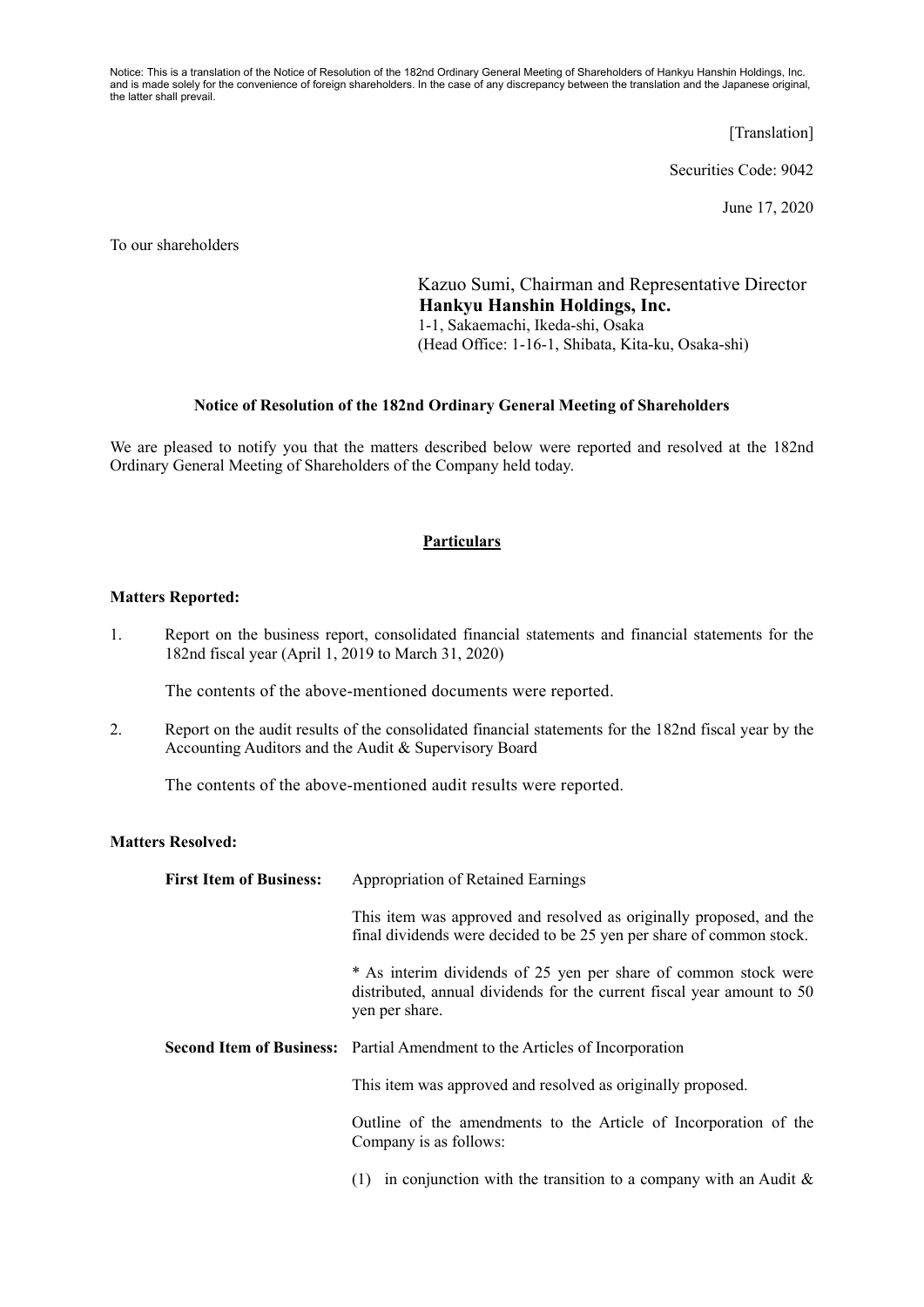|                                 | Supervisory Committee, new provisions with respect to Directors<br>Who Are Audit & Supervisory Committee Members and the Audit<br>& Supervisory Committee were established;                                                                                                                |
|---------------------------------|--------------------------------------------------------------------------------------------------------------------------------------------------------------------------------------------------------------------------------------------------------------------------------------------|
|                                 | (2) in conjunction with the transition to a company with an Audit $\&$<br>Supervisory Committee, provisions with respect to Audit &<br>Supervisory Board Members and the Audit & Supervisory Board<br>were deleted; and                                                                    |
|                                 | (3) necessary adjustment in Article numbers in connection with the<br>above amendments was made.                                                                                                                                                                                           |
| <b>Third Item of Business:</b>  | Election of Eight $(8)$ Directors (Excluding Directors Who Are Audit &<br><b>Supervisory Committee Members)</b>                                                                                                                                                                            |
|                                 | This item was approved and resolved as originally proposed.                                                                                                                                                                                                                                |
|                                 | Reelected:<br>Kazuo Sumi, Takehiro Sugiyama, Masao Shin,<br>Noriyuki Inoue, Noriko Endo, Yoshishige Shimatani<br>and Naoya Araki,                                                                                                                                                          |
|                                 | Yuki Tsuru<br>Newly elected:                                                                                                                                                                                                                                                               |
|                                 | * Noriyuki Inoue, Noriko Endo and Yuki Tsuru are External Directors.                                                                                                                                                                                                                       |
| <b>Fourth Item of Business:</b> | Election of Three $(3)$ Directors Who Are Audit & Supervisory<br><b>Committee Members</b>                                                                                                                                                                                                  |
|                                 | This item was approved and resolved as originally proposed.                                                                                                                                                                                                                                |
|                                 | Masayoshi Ishibashi, Junzo Ishii and Michiari<br>Newly elected:<br>Komiyama                                                                                                                                                                                                                |
|                                 | * Junzo Ishii and Michiari Komiyama are External Directors Who Are<br>Audit & Supervisory Committee Members.                                                                                                                                                                               |
| <b>Fifth Item of Business:</b>  | Election of One (1) Substitute Director Who Is an Audit & Supervisory<br><b>Committee Member</b>                                                                                                                                                                                           |
|                                 | This item was approved and resolved as originally proposed.                                                                                                                                                                                                                                |
|                                 | Newly elected: Yuki Tsuru                                                                                                                                                                                                                                                                  |
|                                 | * Yuki Tsuru is External Director Who Is a Substitute Audit &<br><b>Supervisory Committee Member</b>                                                                                                                                                                                       |
| <b>Sixth Item of Business:</b>  | Setting of the Amount of Compensation for Directors (Excluding<br>Directors Who Are Audit & Supervisory Committee Members)                                                                                                                                                                 |
|                                 | This item was approved and resolved as originally proposed, and it was<br>decided to set the amount of compensation for Directors (excluding<br>Directors Who Are Audit & Supervisory Committee Members) at 30<br>million yen or less per month (including 5 million yen or less per month |